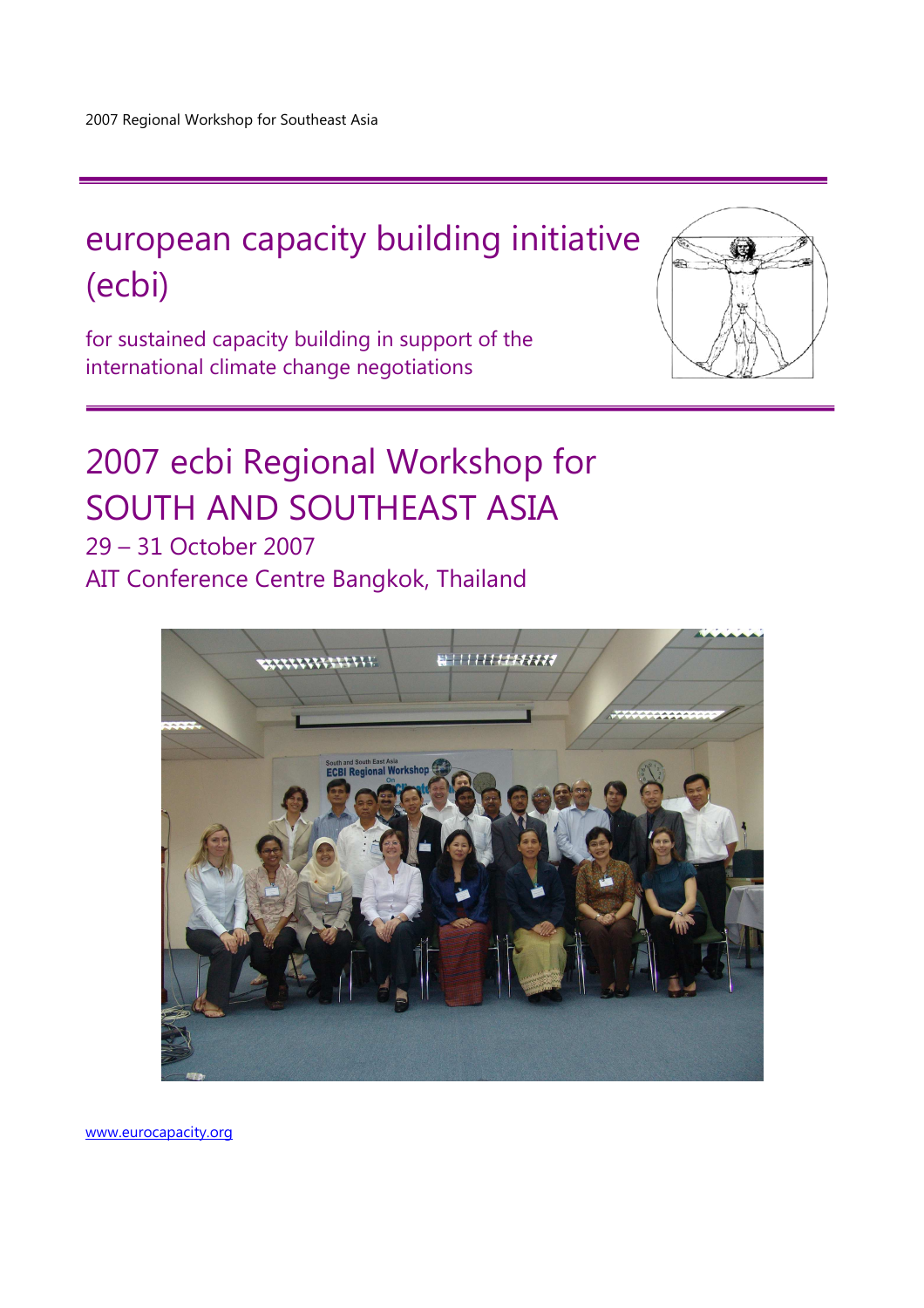2007 Regional Workshop for Southeast Asia

#### **Intorduction**

The second ecbi Regional Workshop for South and Southeast Asia was held in Bangkok, Thailand from 29 to 31 October 2007. It was attended by 13 participants from 7 countries (Bangladesh, Cambodia, Indonesia, Laos, the Maldives, Pakistan and Vietnam). Two representatives from UNEP joined the discussions on specific topics and 6 ecbi resource persons assisted with the workshop.

The aim of the workshop was to introduce participants to the agenda and the key issues for the forthcoming UNFCCC meeting of the Parties (COP13 and COP/MOP3) which will be held in Bali in December 2007. As many of the delegates were less familiar with the major topics in the climate change debate, resource persons made introductory presentations on the scientific basis of climate change; the context in which the new UNFCCC regime is being negotiated; the CDM and technology transfer. The participants were also given a thorough overview of the issues on the COP- COP/MOP agendas, a presentation on adaptation and the Adaptation Fund. A summary of the discussions and conclusions is given below.

#### The post 2012 UN climate change regime

The Indonesian participants had brought to the meeting the Chairman's summary of the Informal Ministerial Meeting Informal held in Bogor, 23- 25 October 2007 to prepare the Bali meeting. The outcome of that meeting had led to optimism and the expectation that COP13 and COP/MOP3 would see the start of the actual UN negotiations on the post 2012 regime. There was now a reasonable consensus that the new regime should be in place at the latest by 2009. This had in part been achieved as a result of the IPCC's Fourth Assessment Report (AR4), which had concluded that there is now a very strong certainty that the substantial changes in climate parameters observed in the last decade of the 100 previous years are to be attributed to rising greenhouse gas (GHG) concentrations in the atmosphere.

The new regime will be shaped during the three coming years. Developing countries' negotiators should ensure that during that period, they are as well prepared as possible to seize the opportunity to assert their needs and make their voices heard. This requires knowledge of the issues, of the linkages between the issues and of the possible trade-offs between negotiating groups with different interests. The G77 Group should aim at as many consensus positions as possible- this may be complicated by the fact that the bigger emitters among the developing countries are expected to contribute to the global mitigation efforts and may not yet be ready to do so. This contribution could take on several forms, among others climate friendly sustainable development policies. The inclusion in the new regime of provisions on adaptation and its funding, as well as on technology transfer, is seen as a crucial element by all developing countries.

#### Adaptation and Adaptation Funding

The participants were given an introduction to the issue of adaptation and its importance for vulnerable countries. Climate change impacts could no longer be avoided; anticipatory action was more effective and there were immediate benefits to be gained. Adaptation has been dealt with so far under the present UNFCCC regime. It was pointed out that only in 2001 did adaptation gain momentum with the adoption of 'milestone decisions'. Since then, a detailed work programme on impacts and adaptation has been adopted; however, this 'Nairobi Work Programme' consisted mainly of studies, workshops and synthesis reports and did not contain plans for action on the ground. It was important for developing countries to ensure that adaptation becomes one of the main building blocks of the post 2012 regime, on equal footing with mitigation. The right to compensation for climate change victims or refugees should be an area to be looked into and adequate resources should be made available to reduce vulnerability and to adapt to or manage future risks

Participants then discussed the Adaptation Fund (AF), on the basis of a presentation made at the Oxford Seminar in September 2007. The AF is made up of the share of proceeds of transactions under the CDM (the 'adaptation levy') which have been raised in and by developing countries as well as by the investors in such projects. It is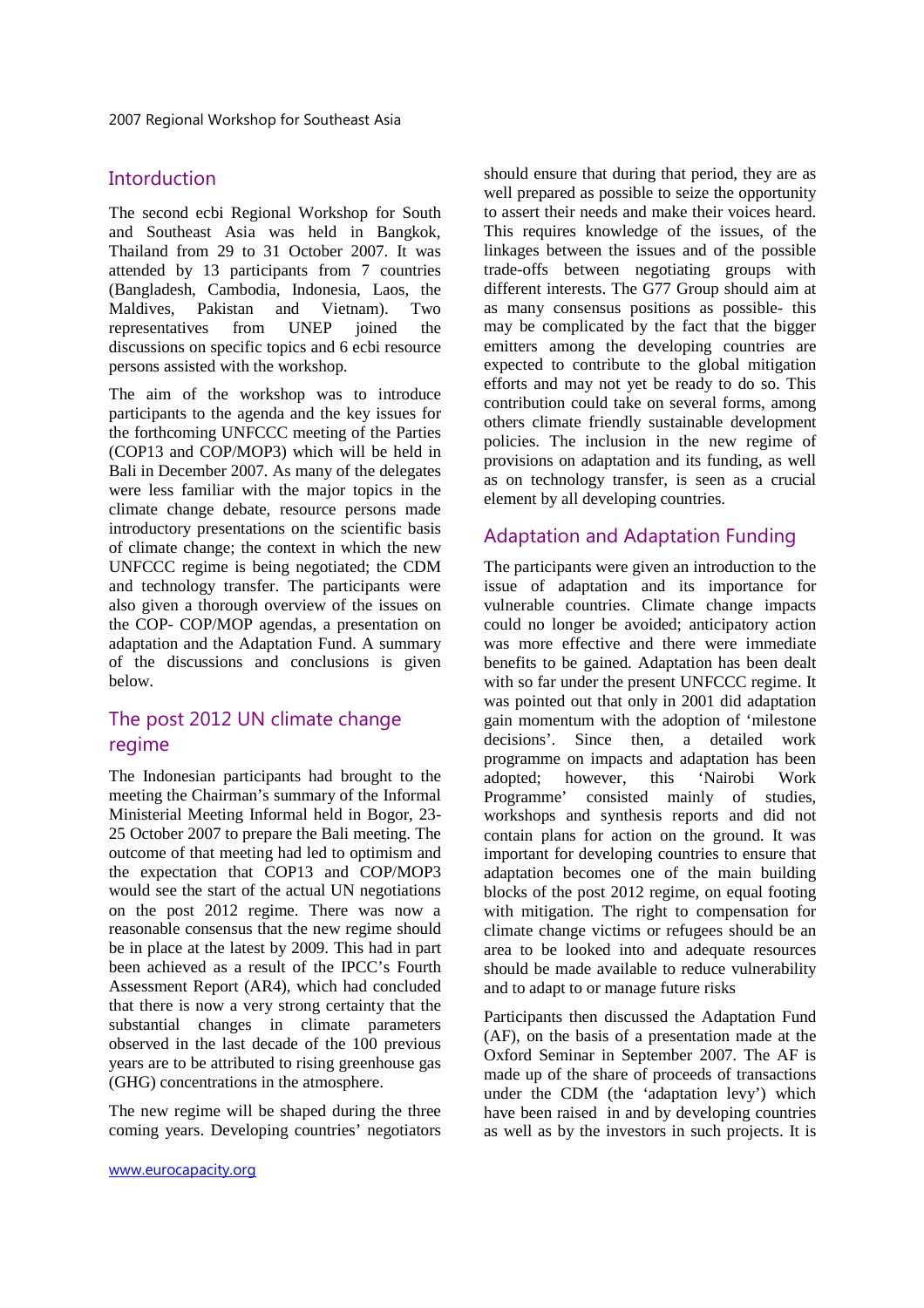in fact an international tax on the CDM transactions. The GEF's Strategic Priority for Adaptation (SPA), the Least Developed Countries Fund (LDCF) and the Special Climate Change Fund (SCCF) on the other hand, are all funded from voluntary donations by rich countries. They won't be sufficient to cover the huge financial needs for adaptation (estimated at 28 to 67 bn USD by 2030) as they now stand at a total of USD 225m (including pledges). Disbursements on these funds are made through the GEF; the modalities of these disbursements were explained to the participants.

The AF could potentially make a significant contribution to the adaptation needs of vulnerable countries, especially if innovative ways of financing were put in pace, including levies on emission trading and joint implementation, as well as an 'adaptation levy' on international flights. These combined have the potential to raise billions of dollars a year.

In Nairobi in 2006, COP/MOP2 agreed on principles, modalities and some governance criteria for the Adaptation Fund; in May 2007, SBI 26 agreed on eligibility criteria, priority areas and monetizing the share of proceeds. Importantly, COP/MOP decided that the AF 'should operate under the authority and guidance of and be accountable to the COP/MOP'. The institutional arrangements will hopefully be decided upon at COP/MOP3 in Bali. At the Oxford Seminar, the Fellows expressed clear preference for the fund to be managed by a 'stand-alone' operating entity other than the GEF and an expert executive body. In addition, all agreed that a decision-making format should be established that genuinely guarantees the authority of the COP/MOP over the Fund. The Fellows proposed that the AF executive body be made up of financial and adaptation experts chosen by the COP/MOP and operating in their personal capacity. The day-to-day running of the AF could then be delegated to a Secretariat either housed within an existing organisation or even set up as a separate entity.

The participants discussed previous experience with GEF funding and problems encountered by developing countries, who feel insufficiently well represented on the GEF Council. It was pointed out that the governance of the Adaptation Fund by the GEF would be the default position at Bali; participants were encouraged to reflect on the discussions at the present workshop and to inform their countries' delegations at Bali of them.

## Preparatory meeting for negotiators from Asia in the lead-up to UNFCCC COP13/CMP

The UNEP representative presented the main conclusions reached at a meeting of Asian negotiators that was held the previous week in Bangkok. She said that 37 UNFCCC Parties had participated, but that neither China, nor India, nor Saudi Arabia was represented. The most heated discussions had been about the possible participation of non Annex I countries in future mitigation efforts, and how differentiation between NAI countries should be effected. The participants at the meeting had expressed the view that the Dialogue under the Convention should continue. They had discussed the results of the IPCC's AR4 and what a global temperature increase of 2-4  $\mathbb C$  would mean for the Asian region. They had also discussed the gap between the adaptation needs of the region and the mobilization of financial resources for it.

## Reducing Emissions from Deforestation in Developing Countries (REDD)

The participants were given a short presentation about the issues surrounding the current REDD debate and were reminded that 20% of the total global GHG emissions were from deforestation. Methodological issues, including permanence, were crucial; ownership of land in developing countries created complications. There was a distinct possibilities that, as is the case with the CDM, large countries would get the bulk of the credits; there needed to be a deforestation problem for a country to benefit. Moreover, the credits raised by avoiding deforestation, while difficult to trade outside the Kyoto system, would potentially swamp the other Kyoto credits if traded together. At the Oxford Seminar, it had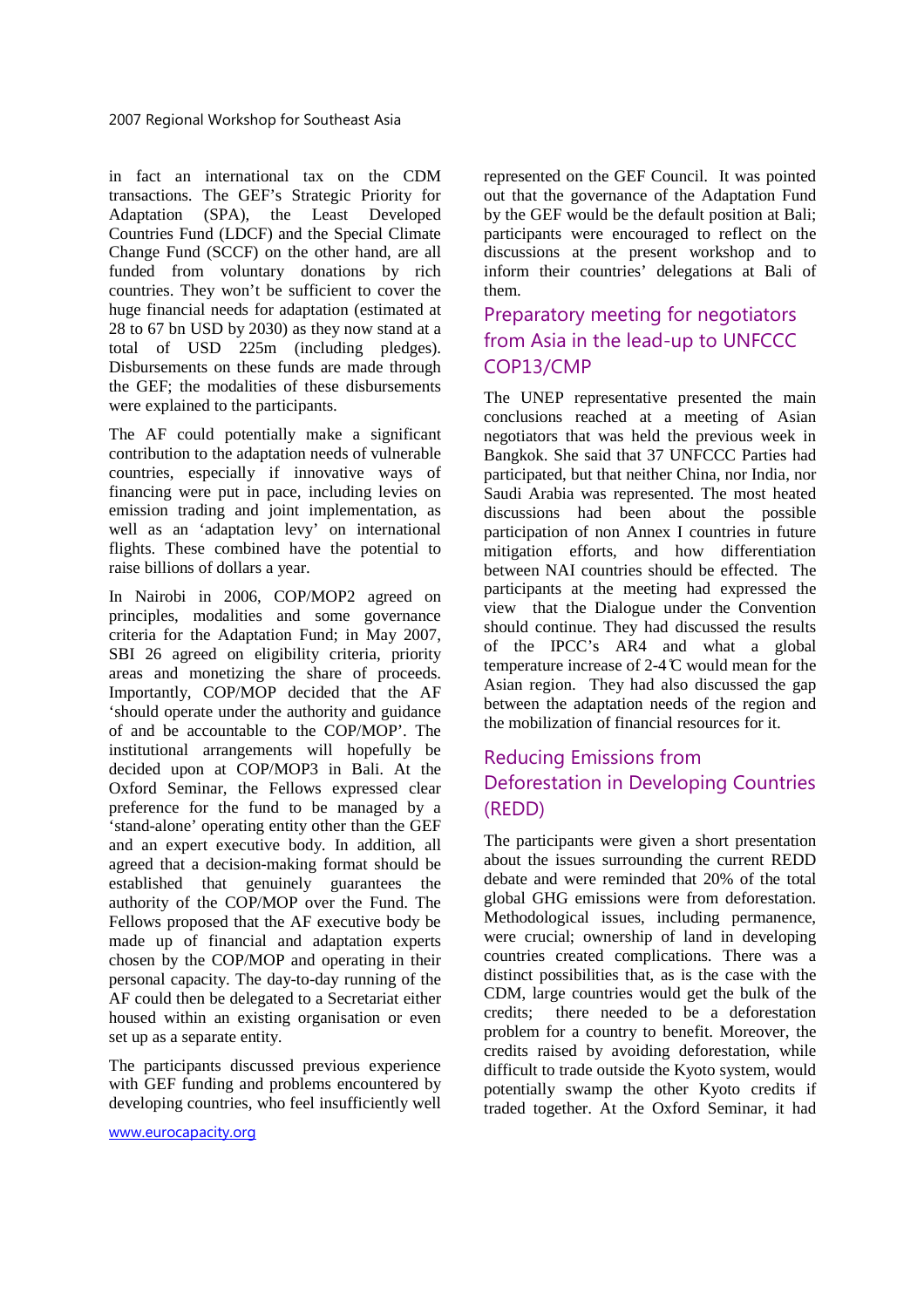been suggested that a REDD credit system may be combined with a fund to assist REDD projects in smaller countries. In the discussion, it was pointed out that the voluntary carbon offsetting market may absorb the credits generated by pilot REDD projects.

#### The Clean Development Mechanism (CDM)

After a short presentation on the basic concepts underlying the CDM, the participants discussed the situation regarding CDM projects in their countries, most of which had not yet benefited from the CDM as often potential emission savings had been too low to attract investors. They looked to programmatic CDM, which had only recently been approved, to improve this situation. However, there was still no possibility to include SD policies and measures into the CDM. It was suggested that developing countries could carry out pilot projects (even if they had to request a small grant to do so) to get to know first-hand the various stages of the project cycle. They should also encourage their own private sector to get involved rather than to await interest from private companies from AI countries.

#### Transfer of Technology (TT)

In a short presentation, participants were reminded that so far, TT has focused on mitigation technologies and a North-South transfer. The Nairobi Work Programme on adaptation calls for the 'promotion, the development and dissemination of methods and tools for assessment and improvement of adaptation planning, measures and actions'. The view was expressed that adaptation technology was less easy to transfer, as it was more diffuse; a South-South transfer would be most appropriate to the needs.

G77 countries have called for the post-2012 UNFCCC regime to include legally binding instruments on TT (including adaptation technology) and for a 'Technology Development & Transfer Board' to4 be created. These countries also demand a that a specific source of funding for TT be created to overcome the

www.eurocapacity.org

problems created by the fact that the first world private sector mostly holds intellectual property rights to the technology.

#### **Conclusions**

The participants expressed their interest in having learnt about the main issues under negotiation, and the implications for their countries. They undertook to brief their country's delegation to the forthcoming UNFCCC negotiations about these issues and about the positions expressed by the other participants.

The workshop had been a good opportunity for South East and East Asian civil servants and negotiators involved in climate change to meet and get to know each other.

The participants not directly involved in climate change had learnt about policy issues they had so far not been confronted with and were now in a better position to make informed contact with their countries, climate change negotiators and possibly to join them in the future.